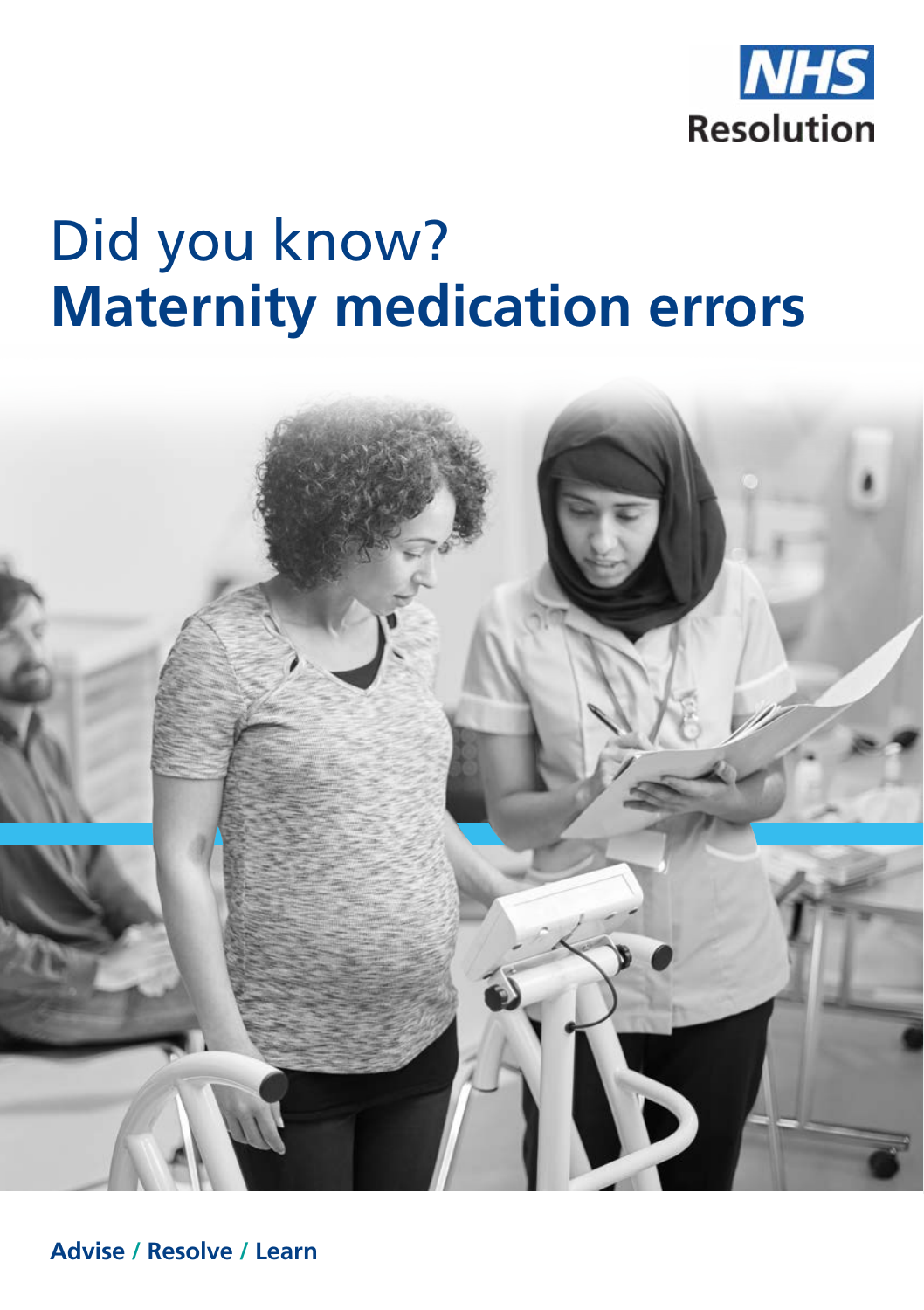# Did you know?



NHS Resolution received 55 claims relating to medication errors in maternity claims between 1st April 2015 and 31st March 2020.



Out of these 55 claims, 22 were settled with damages paid, 13 without merit and 20 remain open.



The total cost of closed claims is **£460,728**.

The total damages paid in closed claims is **£204,956**.

The analysis held within this leaflet only focuses on closed maternity claims that have been settled with damages paid and concern an element of the medication process: prescribing, transcribing, dispensing, administering and monitoring.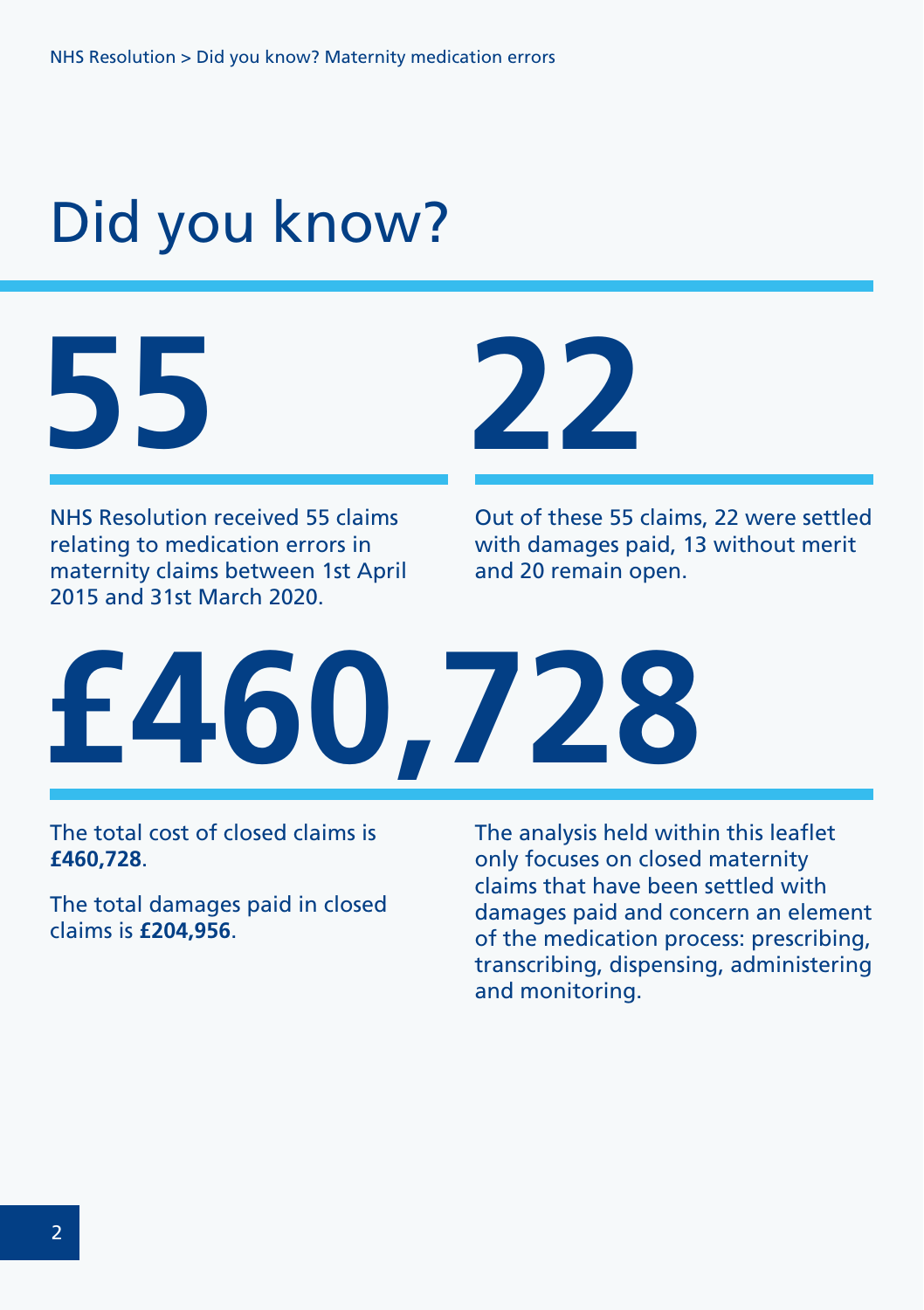## **Key facts for maternity**

#### **Did you know?**

The chart below demonstrates the most common types of drugs identified in the 22 successful claims.



#### **Type of drug**

### **Did you know?**

The most common cause of medication errors in the maternity claims:

- Administration error cited in **50% (11)** of the 22 claims.
- Prescribing error cited in **32% (7)** of the 22 claims.
- Wrong dose administration cited in **27% (6)** of the 22 claims.
- Medication contraindicated cited in **27% (6)** of the 22 claims.
- Delay or inappropriate omission cited in **23% (5)** of the 22 claims.

\*Please note that some individual claims cited multiple causes of medication errors.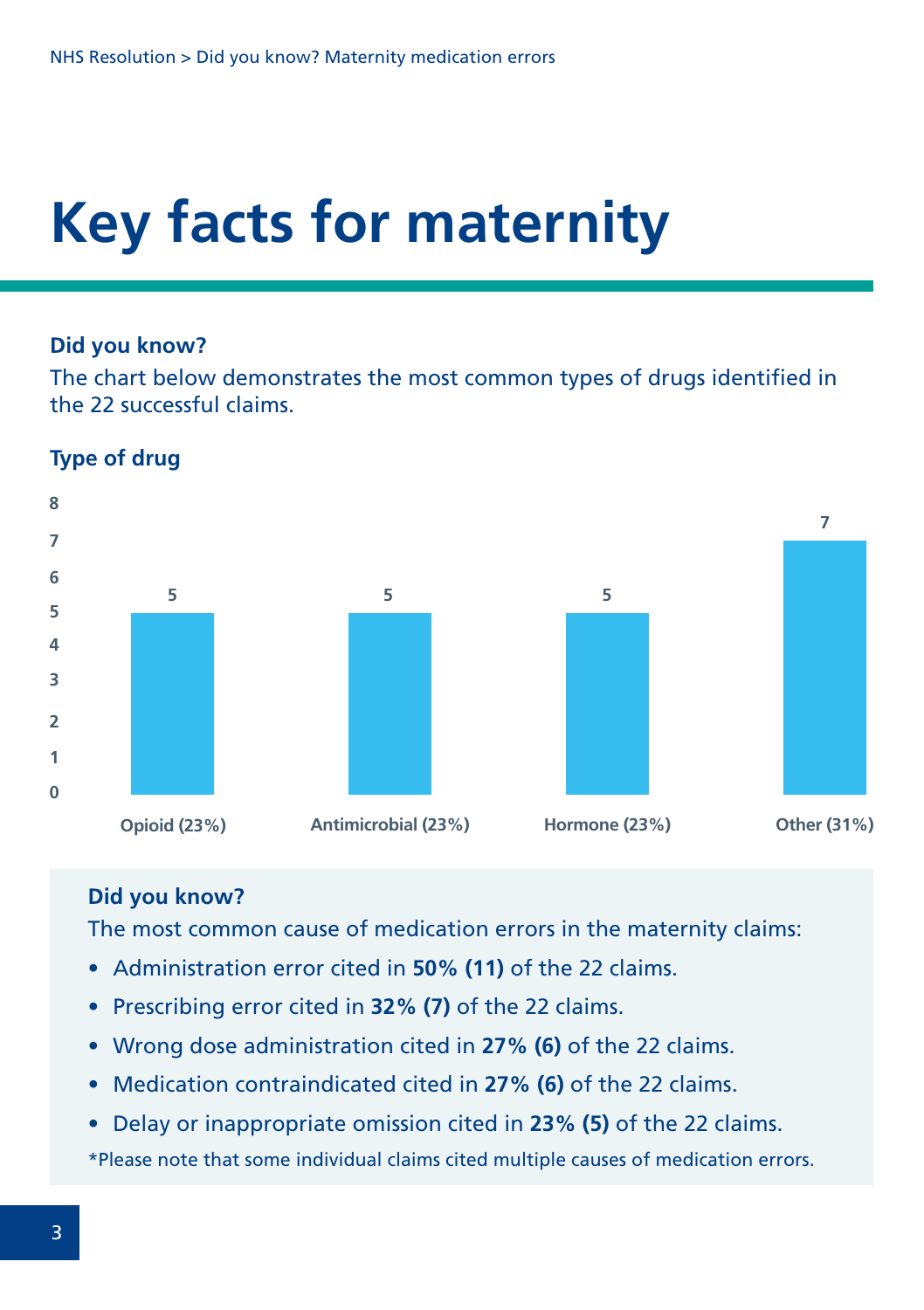### **What can you do?**

- Ensure staff follow local guidance and appropriately risk assess each woman or baby. If in doubt don't give the medication and escalate it for advice.
- Provide education to ensure staff are aware of the risk of medication errors and what they need to do if one occurs. Review your organisation's reporting procedure for medication errors and ensure learning after claims is shared with all staff.
- Have a standing agenda item on your medicines management board to ensure incidents and near misses are robustly reported and investigation and action plans are implemented and embedded.
- Ensure a designated person reviews and monitors Medicines and Healthcare products Regulatory Agency (MHRA) medication safety updates and cascades and actions accordingly to encourage learning across the wider organisation and Local Maternity Neonatal Systems and Integrated Care System.
- Review patient information resources to include manufacturer's guidance, evidence based practices and patient support organisations.
- Support a culture of openness and learning by sharing good practice case stories.